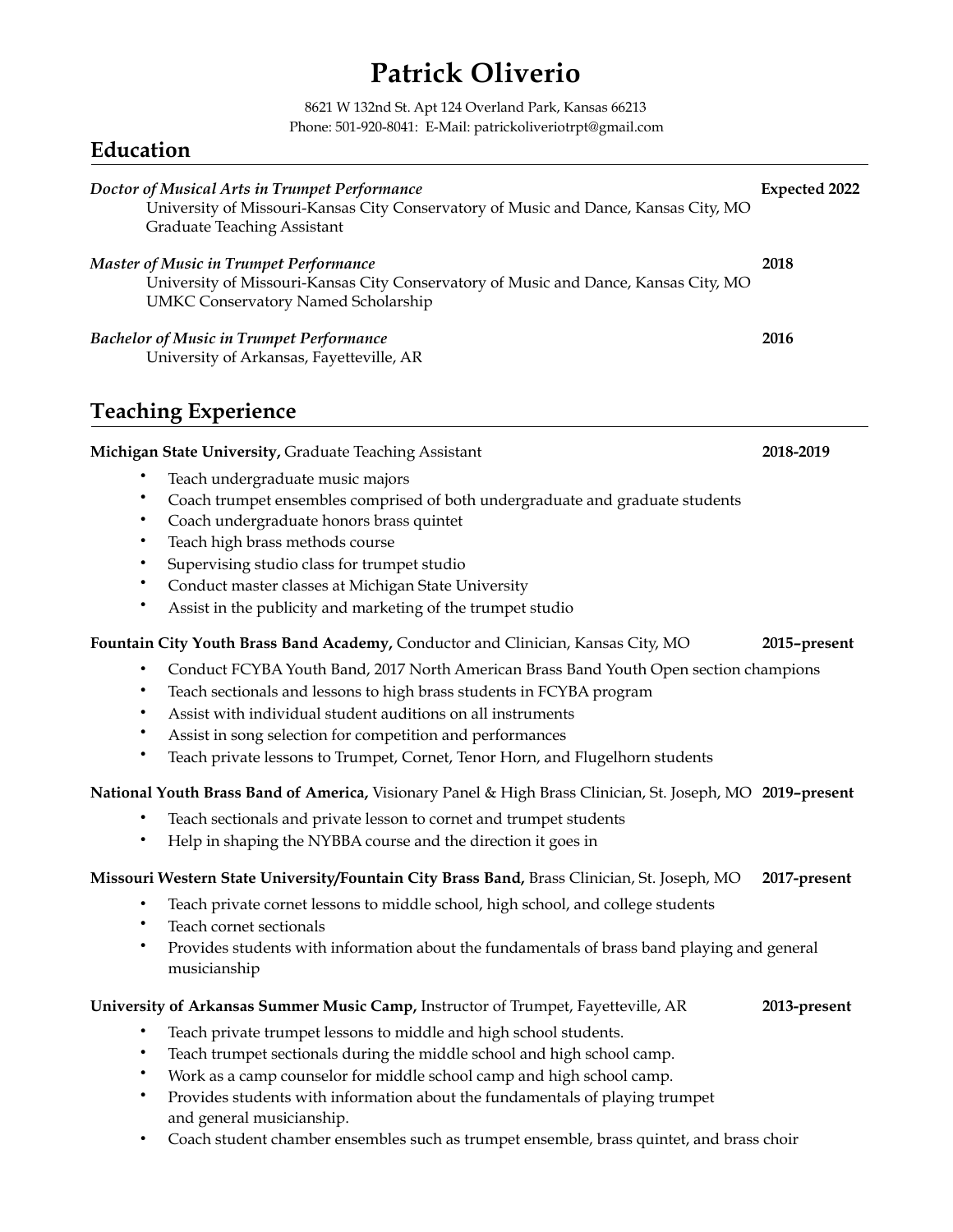**Blue Valley High School**, Clinician of Trumpet and High Brass, Overland Park, KS **2017-present**  • Taught trumpet fundamentals and techniques to students in weekly concert and marching band sectionals • Provided exercises and pieces to broaden the students' knowledge of trumpet literature and to build a more cohesive trumpet section • Assisted with conducting and teaching band music to students in band sectionals • Assisted with the Blue Valley High School Marching band • Coached student chamber ensembles • Coached student musical pit orchestra **Trumpet Studio Instructor**, Overland Park, KS, Kansas City, MO, Fayetteville, AR, Lansing, MI **2008-present**  • Maintain a studio of private lesson students ranging from middle school, high school, college, and comeback players • Coach trumpet ensemble comprised of students from private lessons studio • Teach trumpet techniques, skills and fundamentals Provide exercises and pieces to broaden the students' knowledge of trumpet literature **Kansas City Youth Symphony**, Private Lesson Teacher, Kansas City, MO **2016-2018**  Gave private lessons to the players of the top orchestra Attended rehearsal and give feedback to conductors • Assisted with individual student auditions on trumpet **Fayetteville High School/ Woodland Junior High**, Clinician of Trumpet, Fayetteville, AR **2010-2012**  • Taught trumpet fundamentals and techniques to students in weekly concert and marching band sectionals • Provided exercises and pieces to broaden the students' knowledge of trumpet literature and to build a more cohesive trumpet section • Assisted with conducting and teaching band music to students in band sectionals • Assisted with the Fayetteville High School Marching band • Coached student chamber ensembles

#### **Students Achievements**

| <b>Semi-Finalist, National Trumpet Competition, Large Ensemble Division</b>              | 2019         |
|------------------------------------------------------------------------------------------|--------------|
| Semi-Finalist, National Trumpet Competition, High School Division                        | 2018         |
| <b>Principal Trumpet, Youth Symphony of Kansas City</b>                                  | 2016-present |
| Principal Trumpet, KMEA All State Wind Ensemble, Topeka, KS                              | 2016-2017    |
| Principal Trumpet, KMEA All State Symphony Orchestra, Topeka, KS                         | 2016-2017    |
| Principal Cornet, Fountain City Academy Band, Kansas City, MO                            | 2016-2018    |
| Music Scholarship Recipient, Oklahoma State University, Dr. Ryan Gardner, Stillwater, OK | 2017         |
| Music Scholarship Recipient, University of North Texas, Dr. Jason Bergman, Denton, TX    | 2017         |
| Music Scholarship Recipient, University of Arkansas, Dr. Richard Rulli, Fayetteville, AR | 2014         |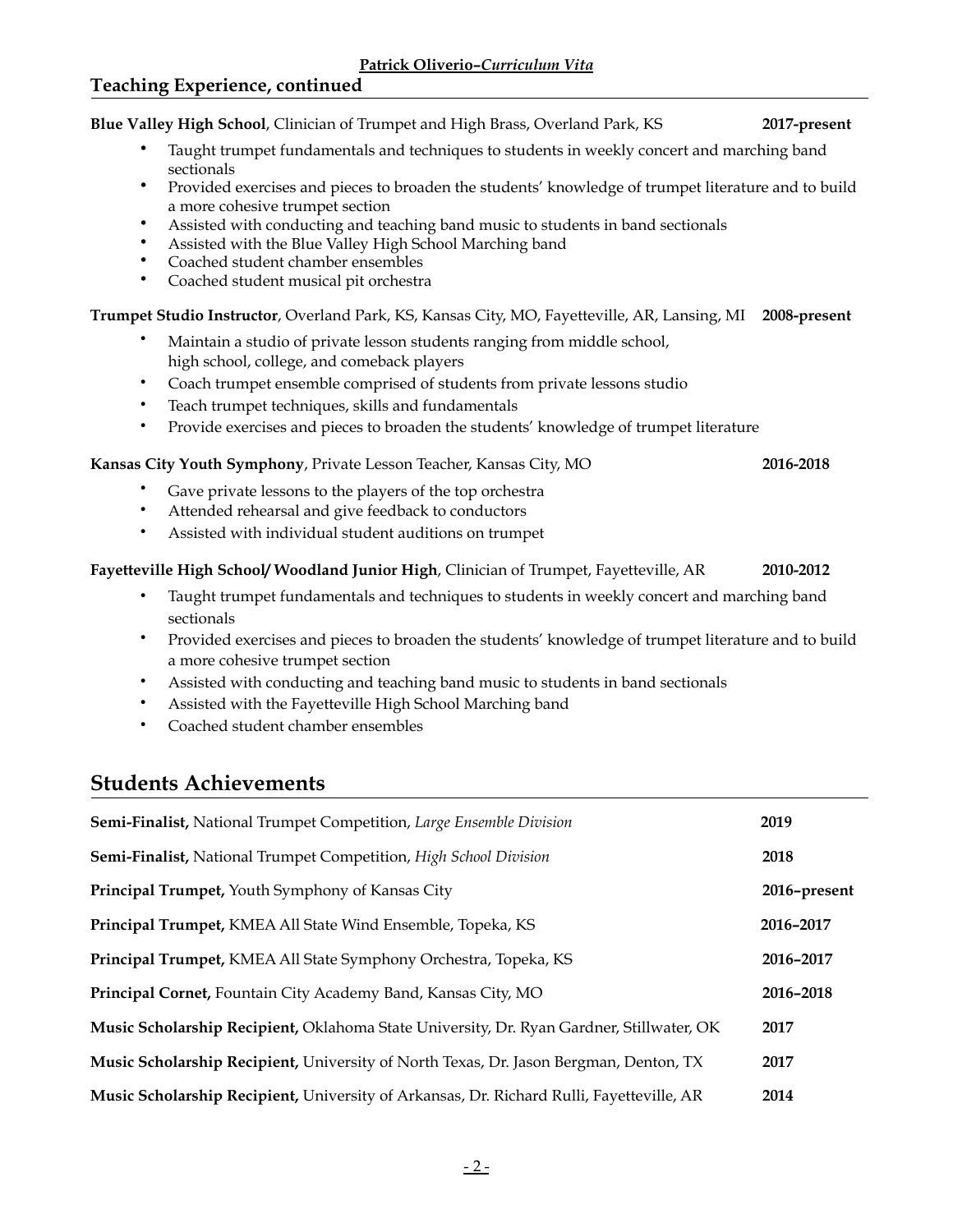#### **Patrick Oliverio–***Curriculum Vita* **Masterclass and Guest Clinician Appearances**

### **Michigan State University**, East Lansing, MI *Masterclass October 2, 2018 & March 12, 2019 Western* **Michigan University**, Kalamazoo, MI *Masterclass April 9, 2019* **Central Michigan University**, Mount Pleasant, MI *Masterclass April 16, 2019* **Eastern Michigan University**, Ypsilanti, MI *Masterclass April 16, 2019* **Oklahoma City University**, Oklahoma City, OK *Masterclass and Solo Performance February 11, 2019*  **Kennesaw State University**, Kennesaw, GA *Masterclass February 8, 2019 Missouri Southern State University*, Joplin, MO *Masterclass and Solo Performance February 13, 2019*  **Arkansas State University**, Jonesboro, AR *Masterclass and Solo Performance January 18, 2018*  **Georgia Brass Band**, Atlanta, GA *Guest Conductor and Clinician February 9, 2019*  **Kansas State University**, Manhattan, KS *Masterclass and Solo Recital February 12, 2019 & October 19, 2018*  **International Trumpet Guild Regional Conference**, Oklahoma City, OK *Guest Performing Artist January 28, 2018*  **University of Central Oklahoma**, Oklahoma City, OK *Masterclass and Solo Recital October 21, 2016*

#### **University of Missouri-Kansas City**, Kansas City, MO

 *Masterclass and Solo Recital May 4, 2017 & February 14, 2019*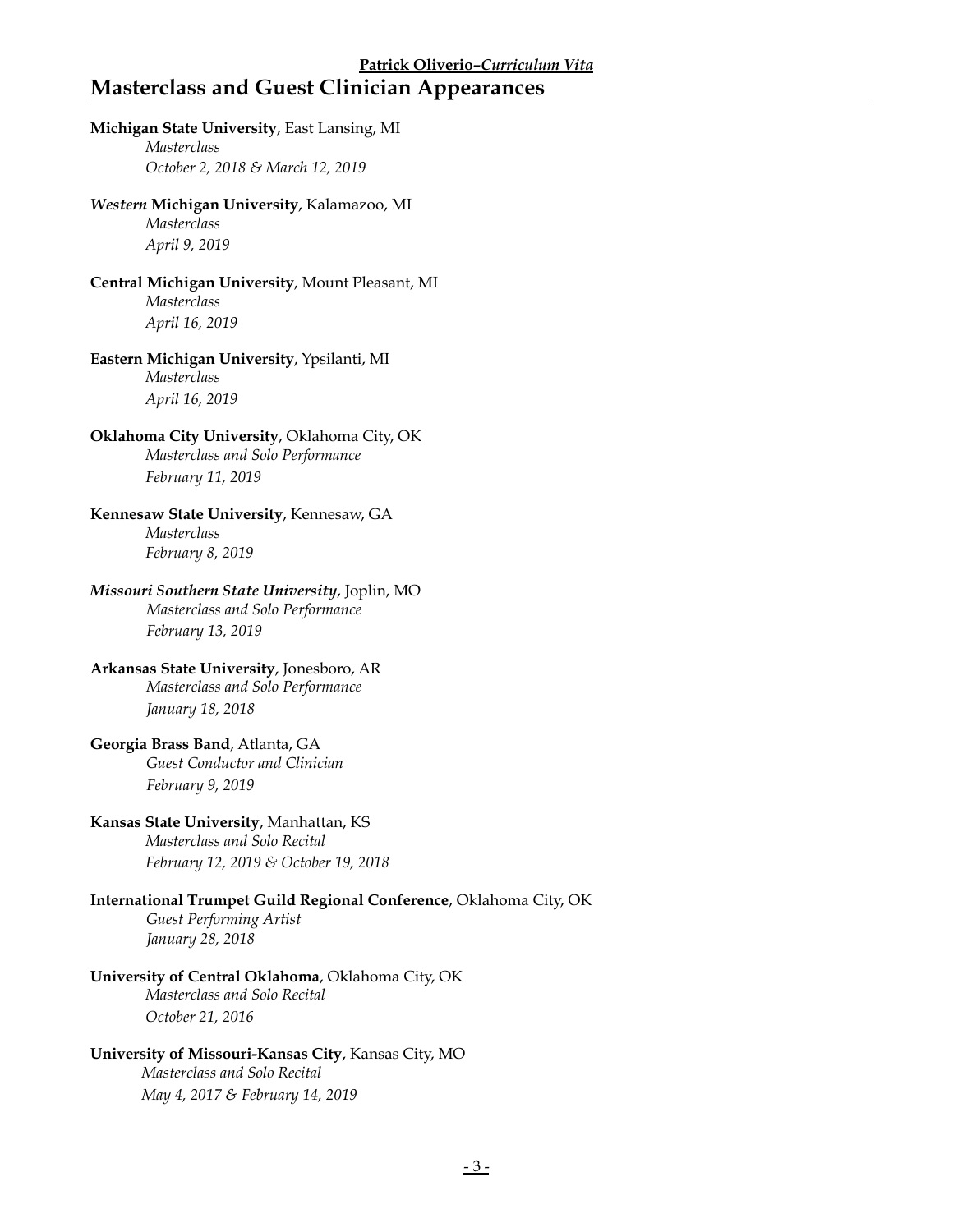## **Competitions and Honors**

| First Place, International Women Brass Conference<br>Trumpet Pro Division                                                                                                                                            | 2019         |
|----------------------------------------------------------------------------------------------------------------------------------------------------------------------------------------------------------------------|--------------|
| <b>First Place, National Trumpet Competition</b><br><b>Graduate Division</b>                                                                                                                                         | 2017         |
| Semi-finalist, National Trumpet Competition<br>Trumpet Ensemble Division                                                                                                                                             | 2017         |
| Semi-finalist, National Trumpet Competition<br>Trumpet Ensemble Division                                                                                                                                             | 2018         |
| <b>Third Place, International Women Brass Conference</b><br><b>Grand Prize Round</b>                                                                                                                                 | 2019         |
| <b>Scholarship Winner, International Trumpet Guild Conference</b><br>Minneapolis, MN                                                                                                                                 | 2012         |
| Scholarship Winner, International Trumpet Guild Conference<br>Columbus, GA                                                                                                                                           | 2012         |
| <b>Scholarship Winner, International Trumpet Guild Conference</b><br>Grand Rapids, MI                                                                                                                                | 2012         |
| First Place, Music Teachers National Association Competition<br>Arkansas Young Artist-Brass                                                                                                                          | 2010-2011    |
| Runner Up, Music Teachers National Association Competition<br>Southwest Region Young Artist-Brass                                                                                                                    | 2010-2011    |
| <b>Chamber Music and Solo Experience</b>                                                                                                                                                                             |              |
| <b>Beaumont Brass Quintet, Michigan State University Faculty Quintet</b>                                                                                                                                             | 2018-2019    |
| Fountain City Brass Band, Kansas City, MO<br>Repiano Cornet, Solo Cornet, Flugelhorn                                                                                                                                 | 2013-present |
| North American Brass Band Champions, 2015, 2016, 2018, 2019<br>U.S. Open Brass Band Champions, 2013, 2014, 2016, 2017<br>2nd Place, Brass in Concert, 2017<br>3rd Place, Scottish Open Brass Band Championship, 2017 |              |
| Frontier Brass Band, Oklahoma City, OK<br>Eb Soprano Cornet                                                                                                                                                          | 2017-present |
| Arkansas Music Works Brass Band, Bentonville, AR<br>Guest Soloist, Flowerdale- Phillip Sparke<br>April 22, 2018                                                                                                      |              |
| Spire Chamber Ensemble, Kansas City, MO                                                                                                                                                                              |              |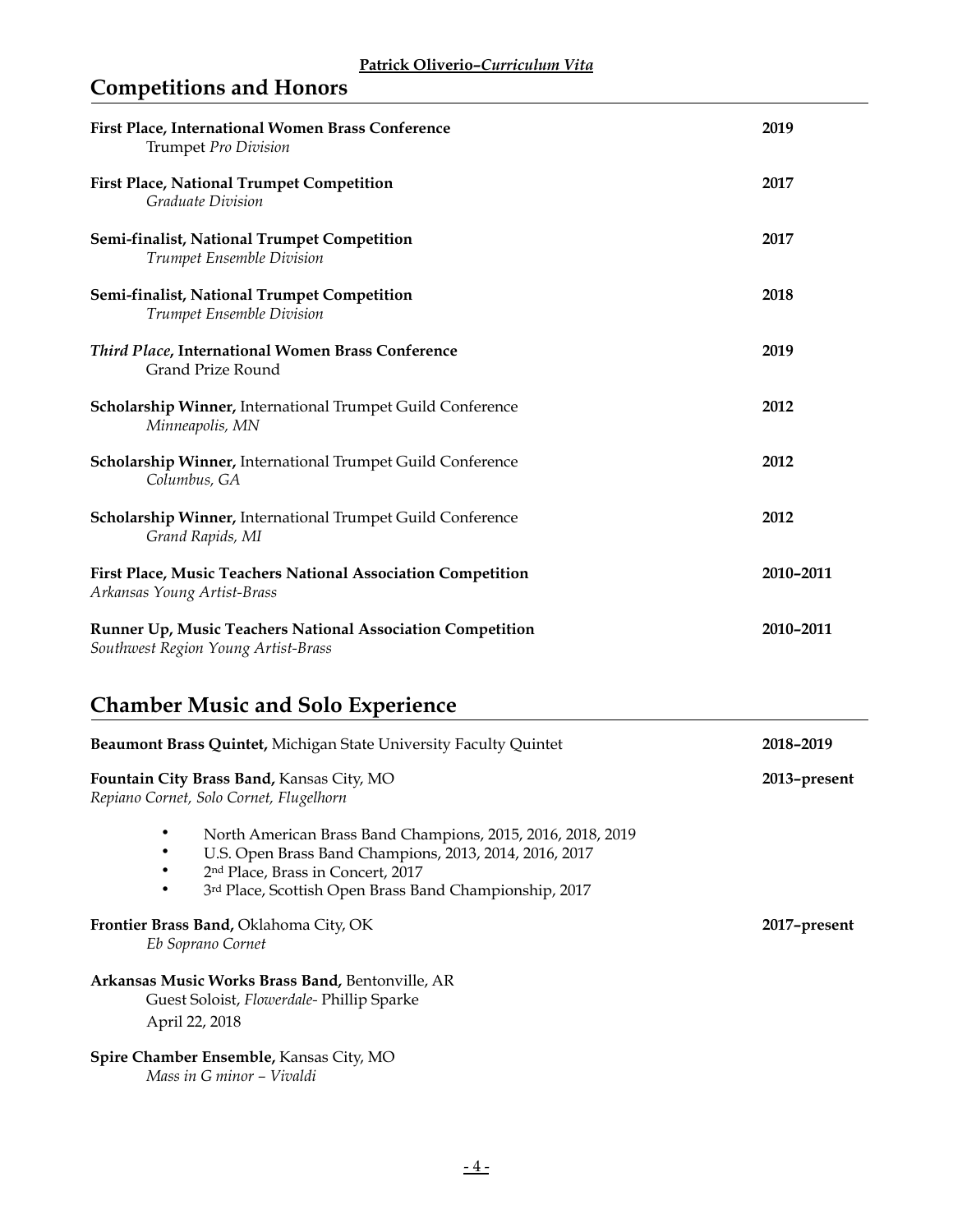## **Selected Orchestral Experience**

| Detroit Symphony Orchestra, Detroit, MI<br>Substitute Musician                              | 2018-present |
|---------------------------------------------------------------------------------------------|--------------|
| Kansas City Symphony, Kansas City, MO<br>Substitute Musician                                | 2017-present |
| Alabama Symphony Orchestra, Birmingham, AL<br>Substitute Musician                           | 2017-present |
| Northland Symphony Orchestra, Kansas City, MO<br>Principal Trumpet                          | 2019–present |
| Kinnor Philharmonic Orchestra, Kansas City, MO<br>Guest Principal and Substitute Musician   | 2014-present |
| Symphony of Northwest Arkansas, Fayetteville, AR<br>Substitute Musician                     | 2013-present |
| Saint Joseph Symphony, St. Joseph, MO<br>Guest Principal and Substitute Musician            | 2015-2018    |
| Arkansas Philharmonic Orchestra, Bentonville, AR<br>Guest Principal and Substitute Musician | 2012         |

## **Masterclass Performances**

| Thomas Hooten, Center for Advanced Musical Studies at Chosen Vale, Private Study<br>Principal Trumpet, Los Angeles Philharmonic                                      | 2018      |
|----------------------------------------------------------------------------------------------------------------------------------------------------------------------|-----------|
| Ed Carrol, Center for Advanced Musical Studies at Chosen Vale, Private Study<br>International Trumpet Soloist, Professor at Cal Arts                                 | 2017-2018 |
| Jeroen Berwaerts, Center for Advanced Musical Studies at Chosen Vale, Masterclass<br>International Trumpet Soloist, Trumpet in Stockholm Chamber Brass               | 2018      |
| Håkan Hardenberger, Center for Advanced Musical Studies at Chosen Vale, Private Study<br>International Trumpet Soloist, Professor at Malmö Conservatoire             | 2017      |
| Clement Saunier, Center for Advanced Musical Studies at Chosen Vale, Private Study<br>Professor at the Paris Conservatoire, Trumpet a the Ensemble Intercontemporain | 2017      |
| Stephen Burns, Center for Advanced Musical Studies at Chosen Vale, Masterclass<br>Founder and Artistic Director of Fulcrumpoint New Music Project                    | 2017      |
| Julian Kaplan, Kansas City Symphony Masterclass Series<br>Principal Trumpet, Kansas City Symphony                                                                    | 2017      |
| Anthony Plog, Individual Instruction<br>Composer and Trumpet Soloist                                                                                                 | 2016      |
| Allen Vizzutti, Masterclass at University of Arkansas<br><b>International Trumpet Soloist</b>                                                                        | 2011      |
| John Aley, Masterclass at University of Arkansas<br>Professor of Trumpet at University of Wisconsin                                                                  | 2010      |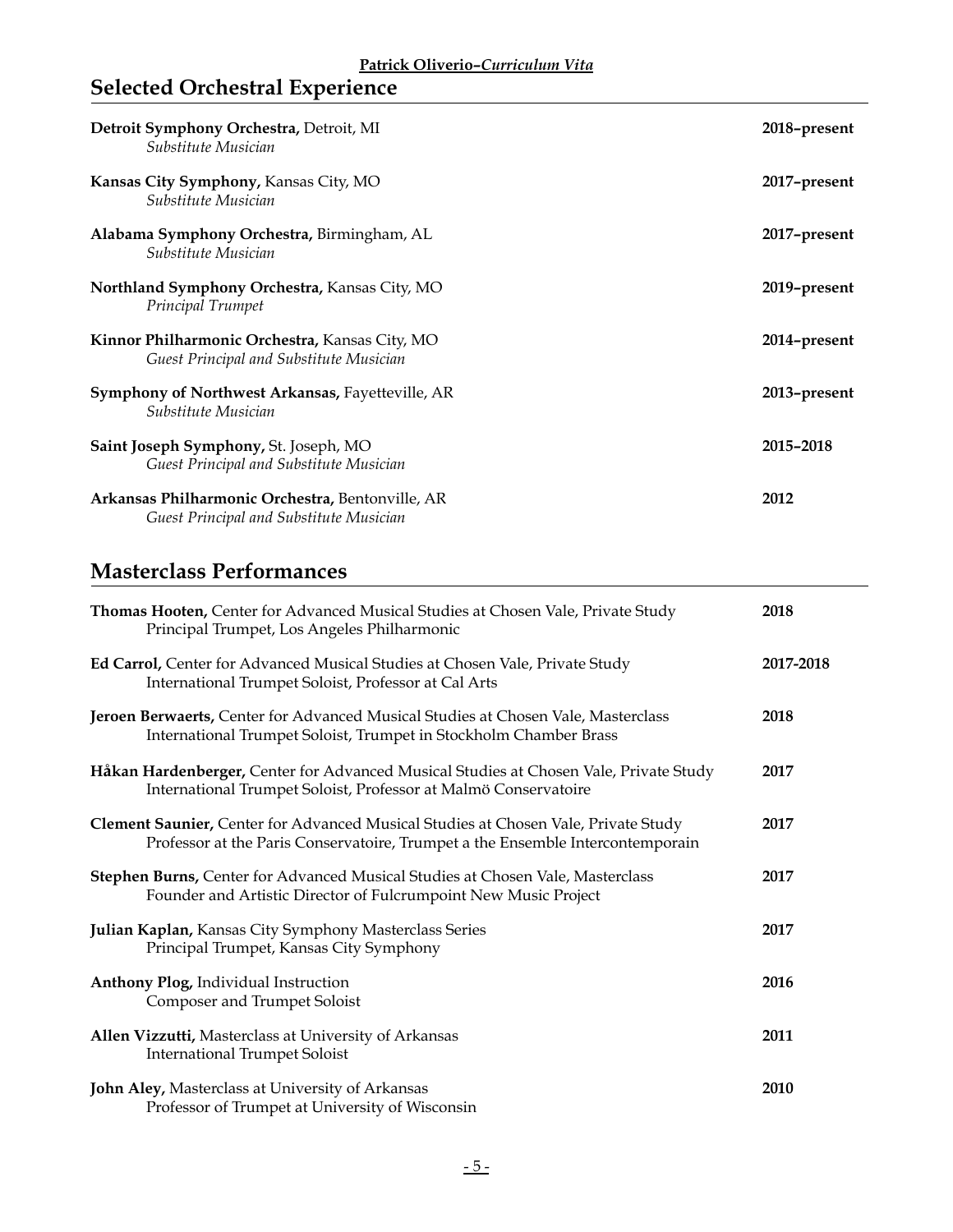## **Recordings**

| King Mangoberry - Michigan State University Wind Symphony<br>Music of Richardo Lorenz - Soloist on Album                                                               | 2019         |
|------------------------------------------------------------------------------------------------------------------------------------------------------------------------|--------------|
| Mirrors - Solo and Chamber CD Project currently in production<br>Collaborators: Jennifer Oliverio - Trumpet and Kristy Mezines - Piano                                 | 2018         |
| Celtic Impressions - Fountain City Brass Band                                                                                                                          | 2017         |
| <b>Private Instruction</b>                                                                                                                                             |              |
| Dr. Keith Benjamin, Curators' Distinguished Professor of Trumpet, Private Study<br>University of Missouri-Kansas City Conservatory of Music and Dance, Kansas City, MO | 2013-present |
| Justin Emerich, Associate Professor of Trumpet, Private Study<br>Michigan State University, East Lansing, MI                                                           | 2018-2019    |
| Dr. David King, International Chair of Band Studies, Private Study<br>Royal Northern College of Music, Manchester, UK                                                  | 2018-present |
| Julian Kaplan, Principal Trumpet, Private Study<br>Kansas City Symphony, Kansas City, MO                                                                               | 2016-2018    |
| Dr. Richard Rulli, Professor of Trumpet, Private Study<br>University of Arkansas, Fayetteville, AR                                                                     | 2007-2013    |
| <b>Professional Participation and Affiliations</b>                                                                                                                     |              |
| <b>International Trumpet Guild</b>                                                                                                                                     | 2007-present |
| <b>National Trumpet Competition</b>                                                                                                                                    | 2017-present |
| <b>North American Brass Band Association</b>                                                                                                                           | 2013-present |
| U.S. Open Brass Band Championship                                                                                                                                      | 2013-present |
| Kappa Kappa Psi                                                                                                                                                        | 2012         |